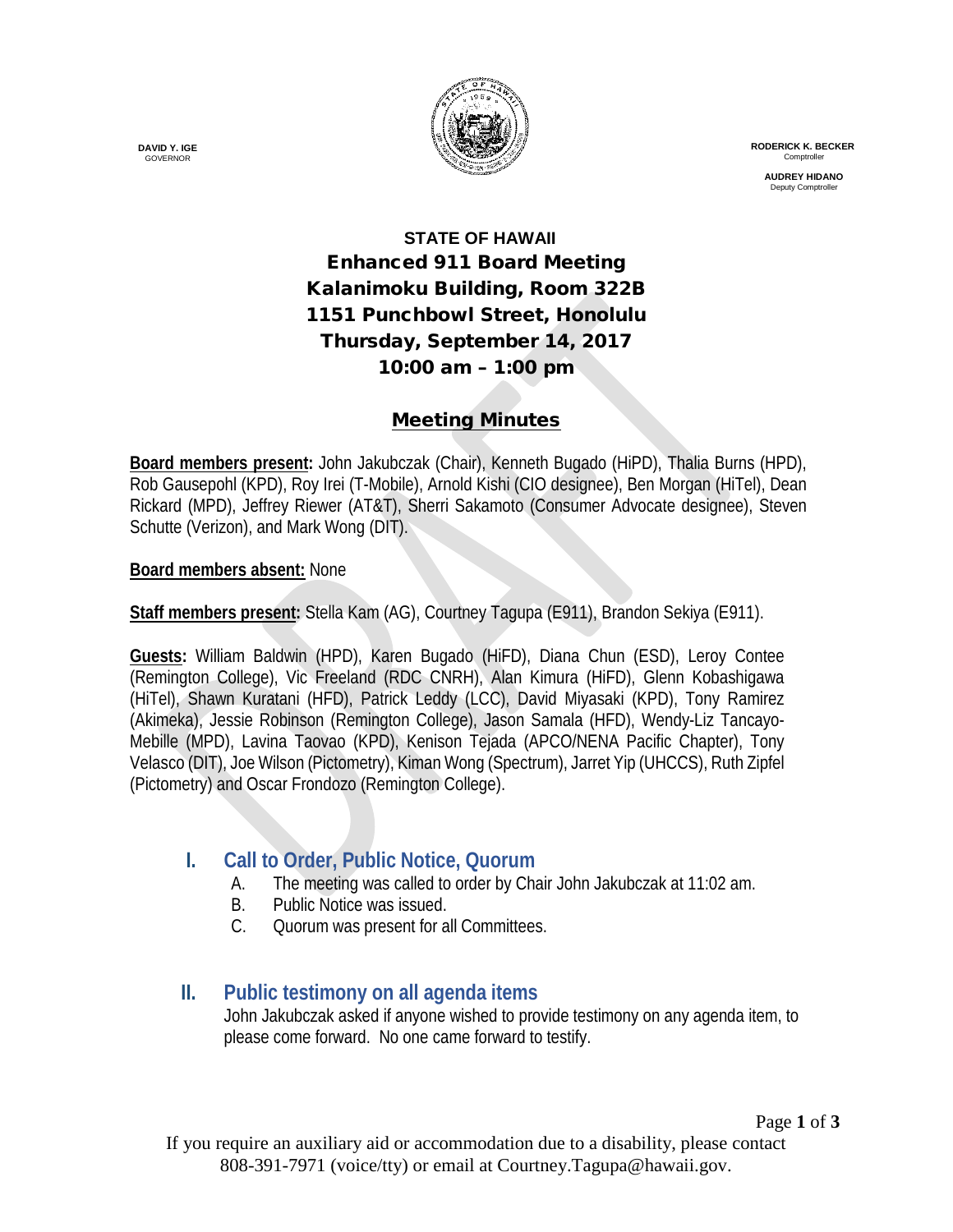#### **III. Introductions**

Introductions were made by everyone present at the request of John Jakubczak.

#### **IV. Review and Approval of Last Month's Meeting Minutes**

John Jakubczak called for any additions/corrections to the August 10, 2017 meeting minutes. None were offered. Thalia Burns moved to adopt and Jeffrey Riewer seconded. The motion was approved by voice vote by all Committee Members present.

# **V. Committee Updates by Committee Chairs**

- A. Communications Committee Steven Schutte Continue sending people to conferences; this is Steven Schutte's last meeting as Communications Committee Chair and Board member.
	- 1. Comments from APCO Conference attendees. Nothing further.
	- 2. Investigative Committee Shawn Kuratani. Nothing further.
- B. Technical Committee Thalia Burns Nothing further.
	- 1. Educational Investigative Committee update Jeffrey Riewer
	- 2. Nothing further.
- C. Finance Committee Roy Irei Nothing further.
	- 1. Approval of nominations for new Finance Committee members. John Jakubczak, Board Chair, approved nominations of William Baldwin, Rob Gausepohl, and Dean Rickard.
	- 2. Review of Monthly Cash Flow & Budget Financial reports. Nothing further.

# **VI. PSAP Status Updates**

- A. Kauai Rob Gausepohl: none
- B. Oahu HPD William Baldwin: none
- C. Oahu HFD Shawn Kuratani: none
- D. Oahu EMS Diana Chun: none
- E. Molokai Dean Rickard: none
- F. Maui John Jakubczak: none
- G. Hawaii County PD Alan Kimura: none
- H. Hawaii County FD Karen Bugado: none

#### **VII. Executive Director's Report**

A. CPA Audit preparation underway (audit report due to Board on Nov 9, 2017).

If you require an auxiliary aid or accommodation due to a disability, please contact 808-391-7971 (voice/tty) or email at Courtney.Tagupa@hawaii.gov.